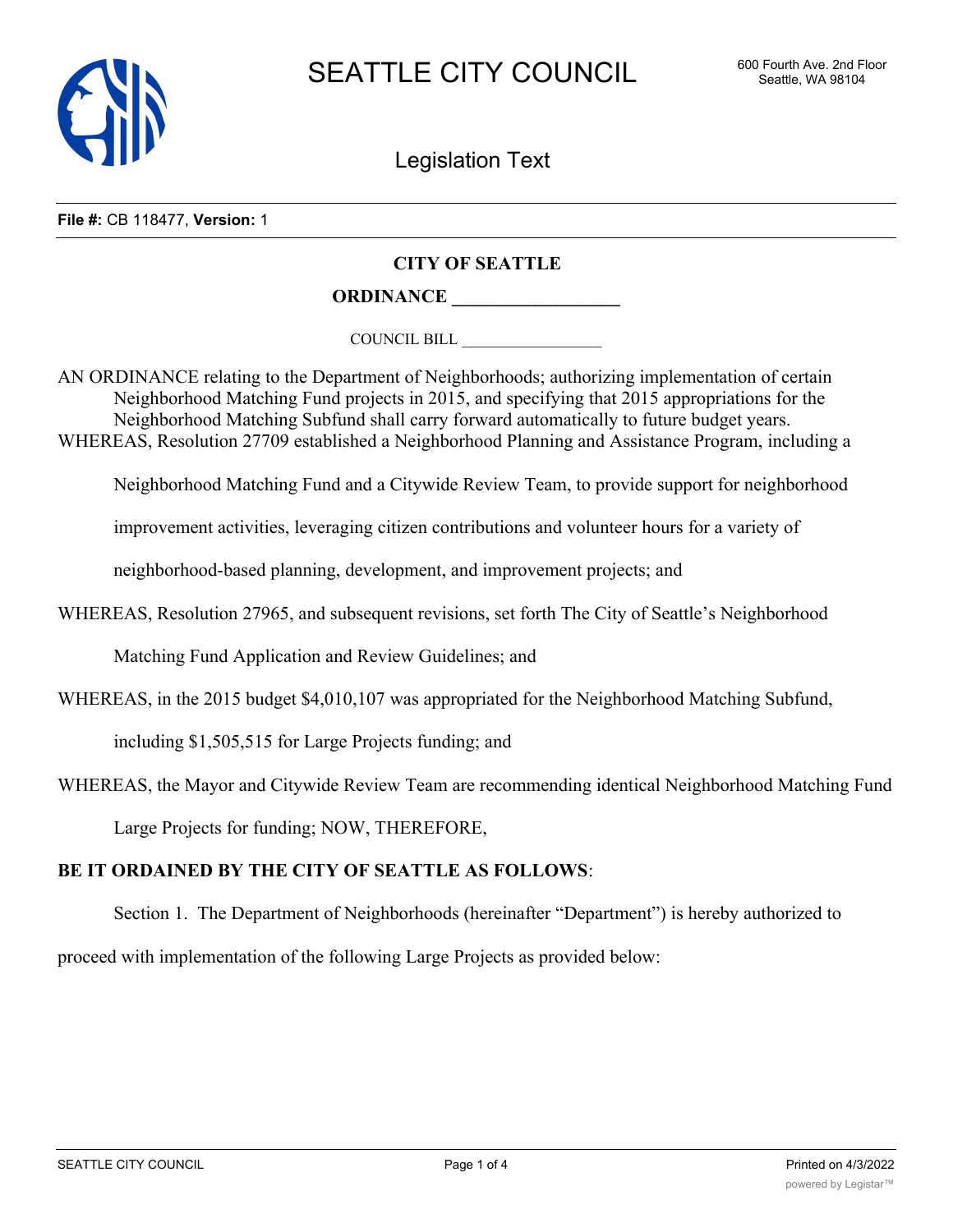| <b>Neighborhood Matching Fund Project Name</b>           | <b>Authorized Allocation from</b> |  |
|----------------------------------------------------------|-----------------------------------|--|
|                                                          | <b>NMF Fund</b>                   |  |
| Cherry Street Urban Rain Garden                          | \$50,000                          |  |
| Mount Baker Community Clubhouse Renovation               | \$100,000                         |  |
| Broadview Community Playground Improvement Project       | \$100,000                         |  |
| Yesler Swamp Restoration and Boardwalk                   | \$88,887                          |  |
| Weedin Place Gateway and Public Space                    | \$25,000                          |  |
| John Stanford School Playground Renovation Project       | \$99,000                          |  |
| <b>Construction Planning for East Howe Steps Plaza</b>   | \$50,000                          |  |
| <b>Community Performance Hall Renovation</b>             | \$99,414                          |  |
| Activating Rainier Beach Urban Farm and Wetlands         | \$100,000                         |  |
| Pike Place Market Neighborhood Center                    | \$80,000                          |  |
| Jimi Hendrix Park: Are You Experienced? Phase 2          | \$100,000                         |  |
| <b>Seward Park Torii Construction Project</b>            | \$100,000                         |  |
| Melrose Promenade Implementation                         | \$50,000                          |  |
| Rainier Valley Corps Project                             | \$100,000                         |  |
| Viewlands Elementary Playground Improvement Project      | \$100,000                         |  |
| Delridge Neighborhoods Cultural Event Series             | \$69,975                          |  |
| Central Area Senior Center Planning Options for Facility | \$49,454                          |  |
| Redevelopment                                            |                                   |  |
| Legacy of Justice at Hirabayashi Place                   | \$100,000                         |  |
| Jackson Street Workers' Mural                            | \$43,785                          |  |
| <b>Total</b>                                             | \$1,505,515                       |  |

Expenditures may be made for the above projects upon vouchers drawn by the Department Director

from funds allocated for the Neighborhood Matching Subfund. The Department can encumber funds in the amounts allocated.

Section 2. The Department shall have the authority to administer the City's public works contracting process and execute contracts for any Neighborhood Matching Fund public works projects to which funds are allocated by this ordinance. Any public works contracts must comply with state and local law requirements. The Department is authorized to enter into agreements with public and private entities to implement the projects listed in Section 1. In the case of an agreement with a private entity, the agreement shall specifically describe the public benefit received by the City.

Section 3. The Department is hereby authorized to reallocate funds in the Neighborhood Matching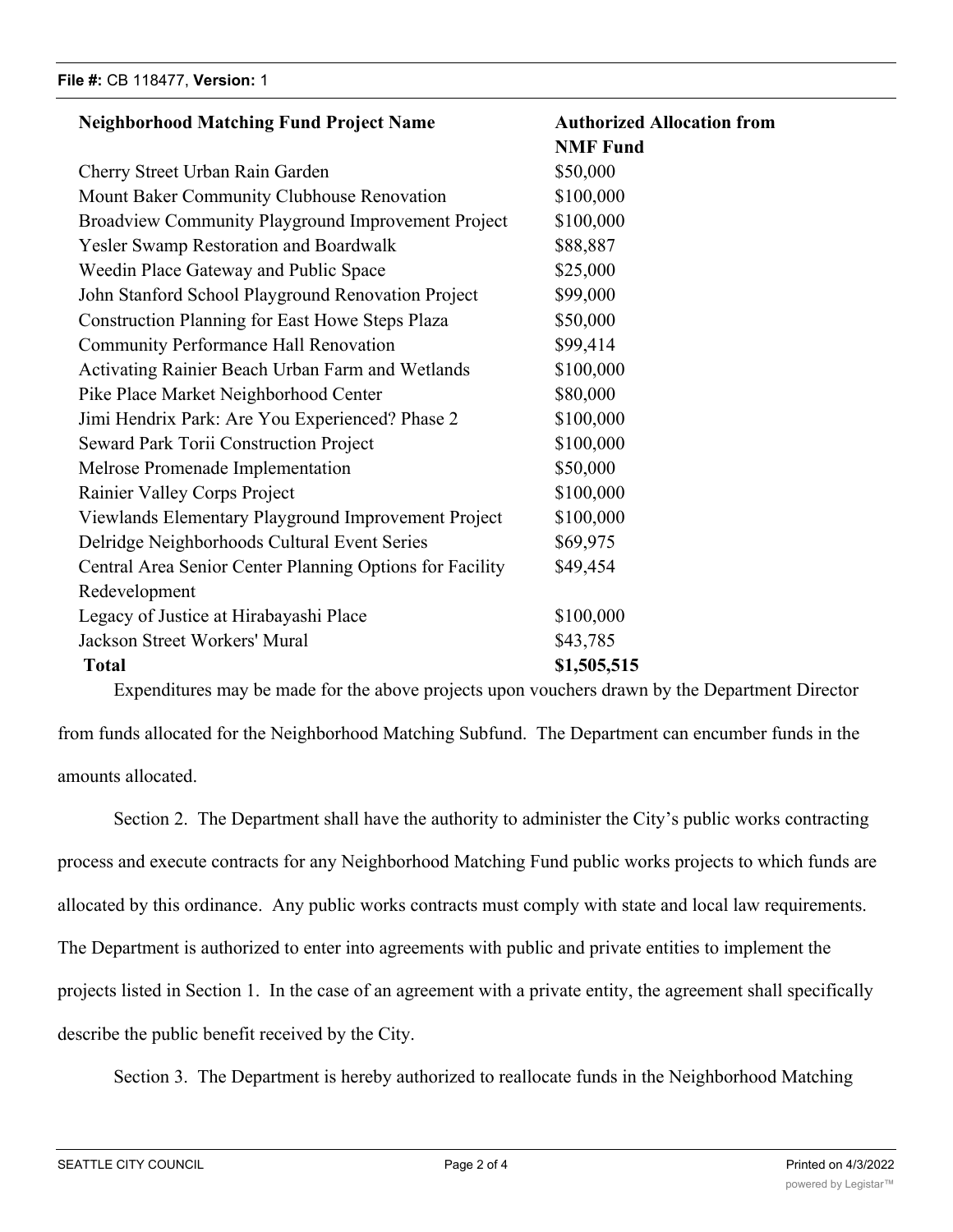## **File #:** CB 118477, **Version:** 1

Fund Subfund allocated above among the projects identified in Section 1 of this ordinance as necessary, provided that the sum of such changes shall not exceed \$150,000, and further provided that the Mayor or the Mayor's designee notify in writing the Chair of the Seattle Public Utilities and Neighborhoods Committee of the City Council of the nature of and reasons for the reallocation.

Section 4. Appropriations made from the Neighborhood Matching Subfund shall not lapse and shall be carried over each year until fully expended, abandoned or reappropriated to other authorized activities.

Section 5. This ordinance shall take effect and be in force 30 days after its approval by the Mayor, but if not approved and returned by the Mayor within ten days after presentation, it shall take effect as provided by Seattle Municipal Code Section 1.04.020.

| Passed by the City Council the | dav ot | 2015, and |
|--------------------------------|--------|-----------|
|--------------------------------|--------|-----------|

signed by me in open session in authentication of its passage this

 $\frac{1}{2015}$  day of  $\frac{1}{2015}$ 

President of the City Council

Approved by me this \_\_\_\_\_ day of \_\_\_\_\_\_\_\_\_\_\_\_\_\_\_\_\_\_\_\_\_\_\_\_, 2015.

Edward B. Murray, Mayor